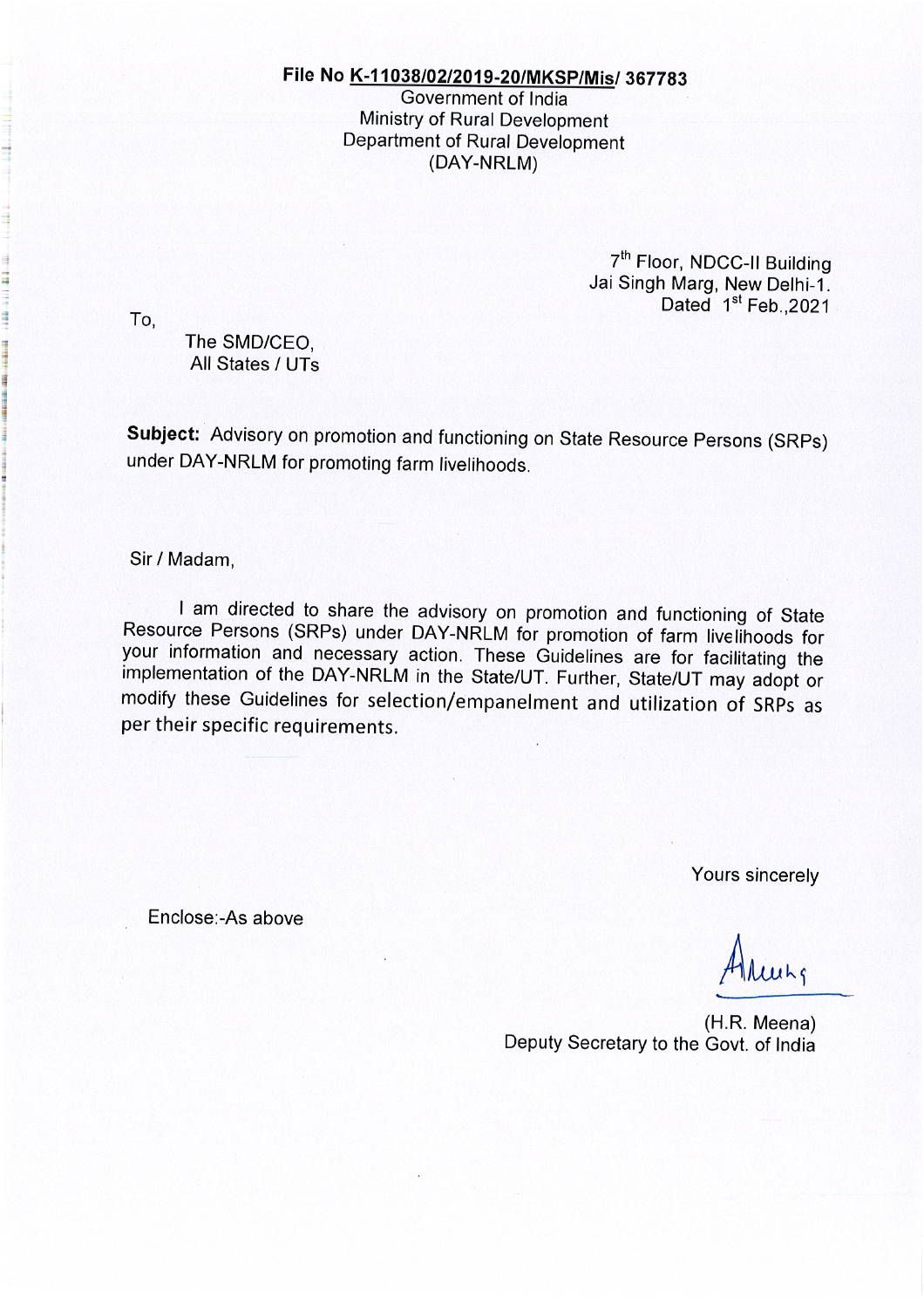### **Draft guideline for promotion and functioning of pool of State Resource Person (SRP) under DAY-NRLM for promotion of Farm Livelihoods**

#### 1. **Introduction:**

The Ministry of Rural Development (MoRD), Government of India, has been implementing Deendayal Antodaya Yojana, National Rural Livelihoods Mission (DAY-NRLM) in all the States and UTs of the country. To support the Ministry in rolling out various mission interventions, DAY-NRLM has set up a dedicated National Mission Management Unit (NMMU). DAY-NRLM supports the implementation strategy of poverty alleviation woven around community-based institutions. The Mission's primary objective is to reduce poverty by promoting diversified and gainful livelihood opportunities through a sustainable increase in incomes.

Since interventions are made through different community institutions like SHGs, Village Organizations (VO Livelihoods sub-committee) as well as by various community level cadres such as *Krishi Sakhi, Pashu Sakhi, Van Sakhi, Udyog Sakhi, Krishi Jaivik Sakhi, Matsya Sakhi* etc., it needs to take up various capacity building measures through training, demonstration, exposures, handholding etc. of these staff and cadres. Identification, training and deployment of these Community Resource Persons (CRPs) under farm livelihoods is one of the key strategies responsible for delivering different livelihood services to the community at their doorstep. The success of the programmes depends heavily on the quality of thecommunity institut ions and their cadres. Hence, it was evident that strengthening such institutions requires lots of capacity building inputs from the DAY-NRLM. It is equally important to enhance the knowledge and skill base of the human resources, i.e. both staff and the livelihood cadres. Thus, a robust training and capacity-building delivery architecture need to be in place. At the national level, there is a NIRDempaneled pool of National Resource Persons (NRPs), who are domain experts drawn through the welldefined process, having a long association with this sector, including implementation experiences. They support SRLMs and NMMU on various aspects as and when required.

Similarly, a pool of quality expert human resources is required at each State, termed as State Resource Person (SRP), to support the SRLM on various aspects of programme implementation as and when needed. Since the SRPs are drawn internally (SRLM staff) as well as externally (NGOs, line departments, research institutes etc.) subject to the concurrence of individuals from a variety of diverse sources, a broad outline document on their identification, selection, training, deployment, remuneration etc. is the need of the hour which will act as guiding document to the SRLMs for selection/empanelment and utilization of the SRPs. This document has been prepared in consultation with the SRLMs and their prevailing practices.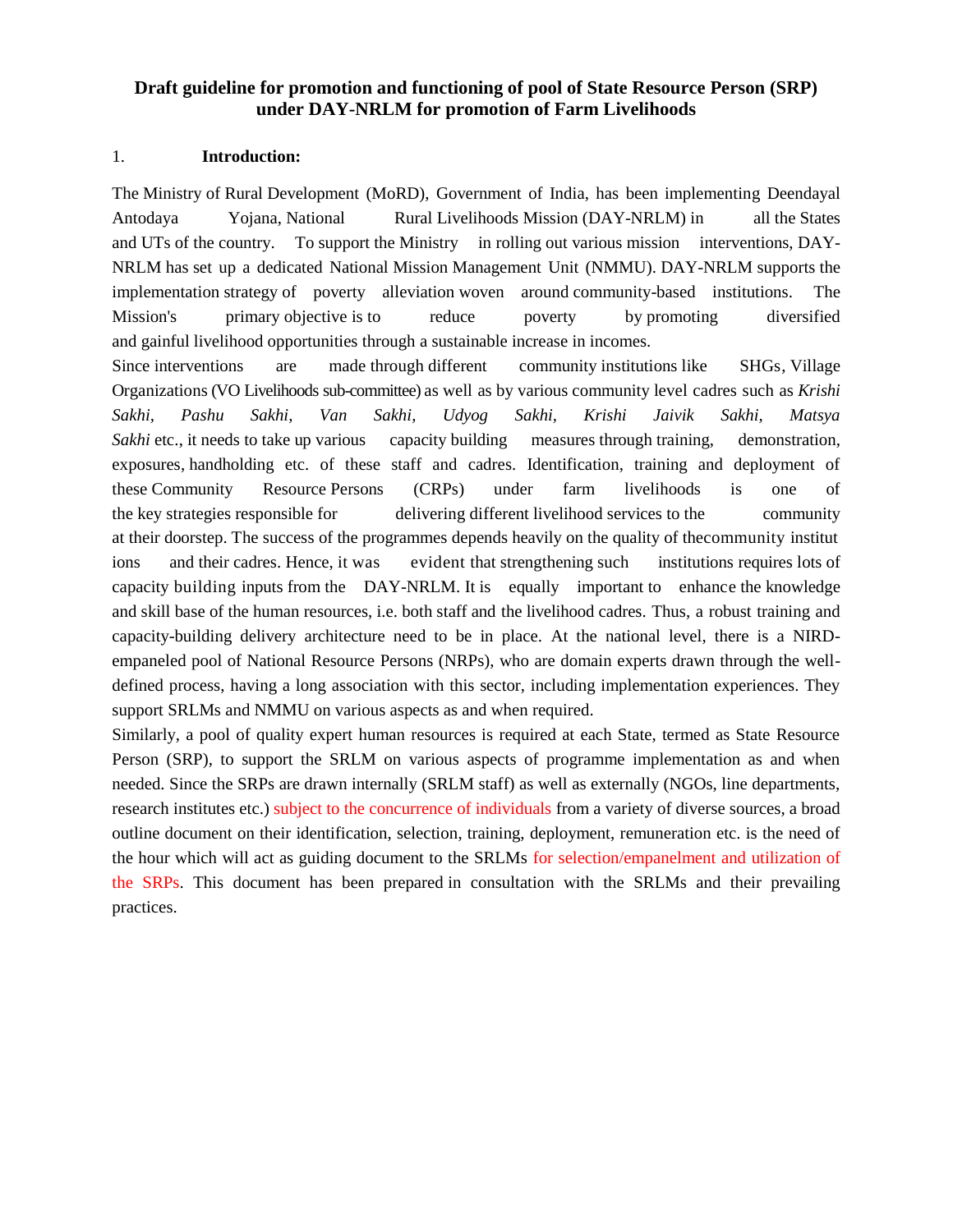### **2. Roles and responsibilities of SRPs:**

One of the main objectives of this guiding document for SRP is to delineate the roles and responsibilities of the SRPs in providing continuous, proficient and knowledgeable mentoring supports to SRLMs. Therefore, those who can guide and support the assigned SRLM through their understanding and experience and offer technical assistance and capacity building to help plan, execute, monitor, and document farm livelihood activities. The specific roles of SRPs as envisaged are:

- a. *Planning*: Support the SRLM in developing an implementation plan for farm livelihoods intervention specifically on agro-ecological practices, NTFP, livestock, organic farming, Integrated Farming Cluster (IFC) promotion and value chain interventions.
- b. *Execution*: Support SRLM in execution of farm livelihoods intervention plan, especially agroecological practices, NTFP, livestock, organic cluster, IFC and value chain interventions.
- c. *Monitoring, evaluation and documentation*: Support SRLM to develop robust field monitoring system at all levels (State, district, block and village), capturing and validation of MIS, maintenance of updated MIS continuously, in house evaluation or through thrird party evaluation agencies by drafting drafting TOR, evaluation of bids and negotiation of contracts and monitoring of evaluations and similar activities for ongoing and post project documentation.
- d. *Immersion site development*: Support SRLM in creating immersion sites for farm livelihood interventions in a cluster of adjoining 2-3 villages.
- e. *Training and capacity building*: Support SRLM in developing training materials, preparation of training modules, execution of training and capacity building events, field demonstration etc.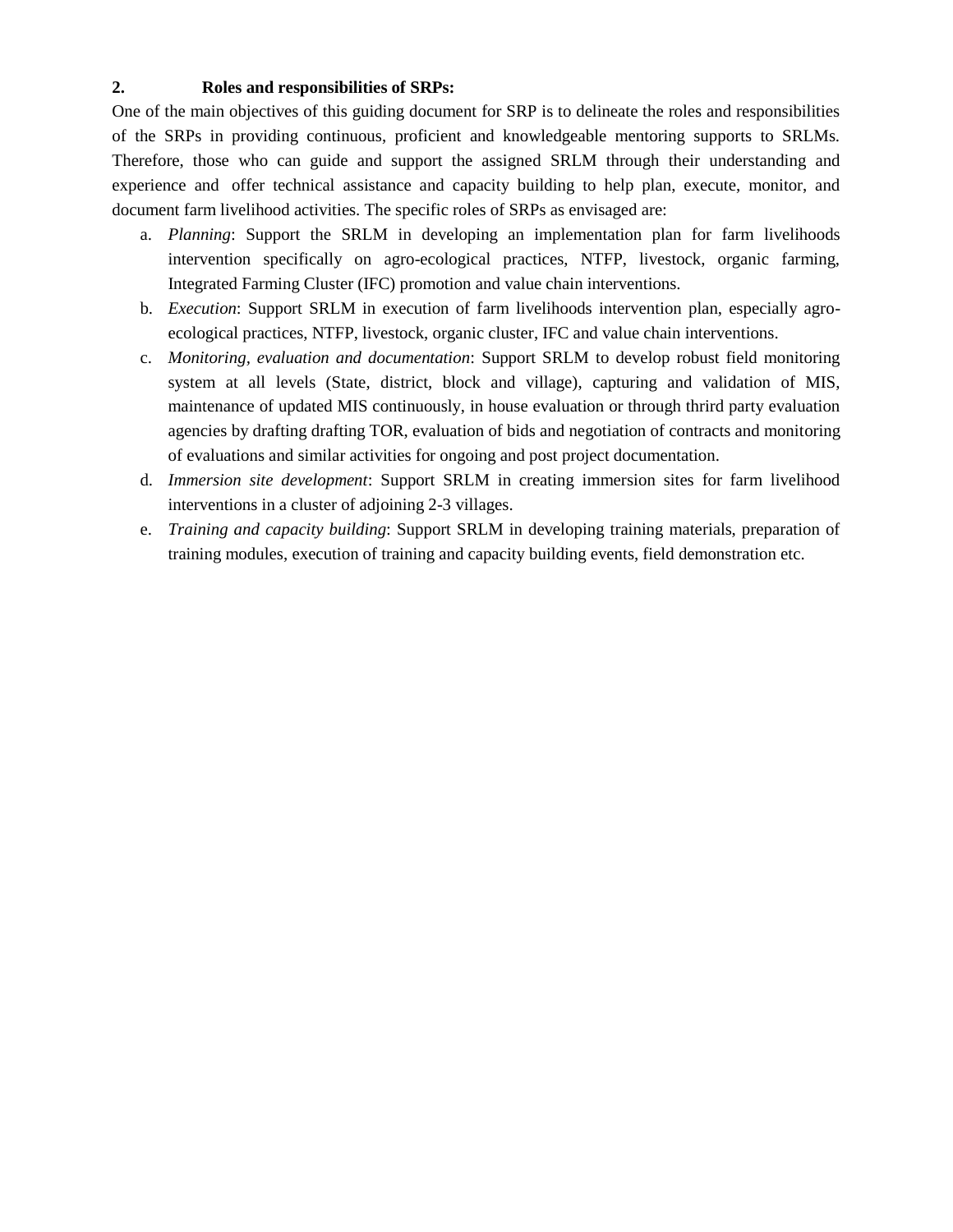**3. The procedure of selection/empanelment of State resource person**

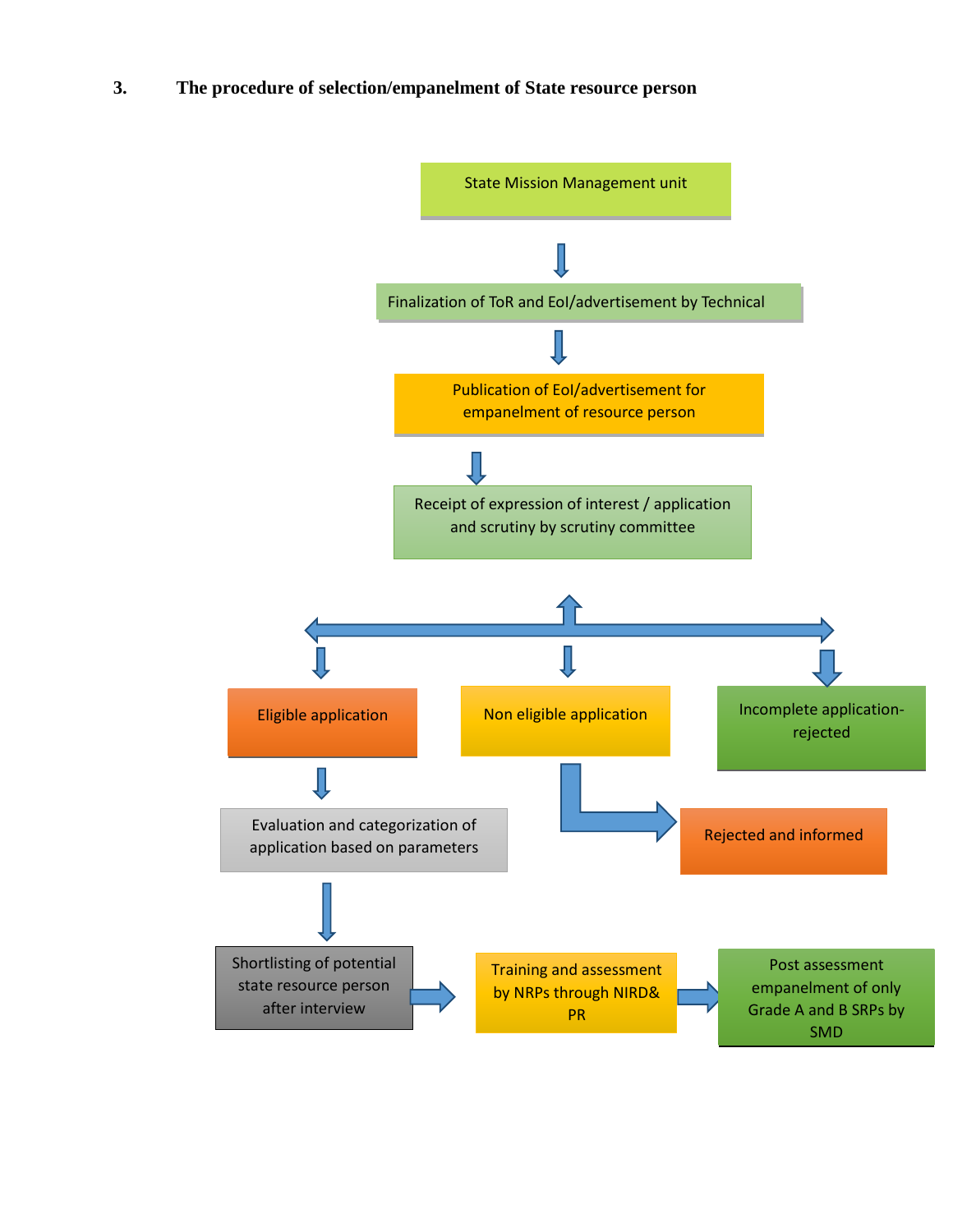# **4. Profile / application Evaluation Parameters :**

| 1. Experience (in years)                                                 | Weightage       | <b>Remark</b>     |  |  |
|--------------------------------------------------------------------------|-----------------|-------------------|--|--|
| 3.1 to 5.0                                                               |                 |                   |  |  |
| 5.1 to 7.0                                                               | 2               |                   |  |  |
| 7.1 to 10.0                                                              | 3               |                   |  |  |
| More than 10.0                                                           | 5               |                   |  |  |
| 2. Work Experience in applied Thematic (in years) out of Total Wo        | <b>Thematic</b> |                   |  |  |
| rk Experience (Sl.No.1)                                                  |                 | <b>Modules</b>    |  |  |
| 2.0 to 3.0                                                               |                 | Agro-ecological   |  |  |
| 3.1 to 5.0                                                               | 2               | practices         |  |  |
| 5.1 to 10.0                                                              | 3               | Organic<br>2.     |  |  |
| More than 10.0                                                           | 5               | farming           |  |  |
|                                                                          |                 | Livestock<br>3.   |  |  |
|                                                                          |                 | practices         |  |  |
|                                                                          |                 | Value chain<br>4. |  |  |
|                                                                          |                 | <b>NTFP</b>       |  |  |
| Work Experience as Trainer (in years) out of Total Work Experience (Sl.N |                 |                   |  |  |
| 0.1)                                                                     |                 |                   |  |  |
| 2.0 to 3.0                                                               |                 |                   |  |  |
| 3.1 to 5.0                                                               | 2               |                   |  |  |
| 5.1 to 10.0                                                              | 3               |                   |  |  |
| More than 10.0                                                           | 5               |                   |  |  |

# **5. Committees:**

### *1. State technical Committee*

State Technical Committee would perform the functions of selection of Resource Pool at State level.

| <b>Level of Committee</b>                            | <b>Expected members of</b><br>the committee                                     | Role                                                                                                                                                                                                                                                                                                |
|------------------------------------------------------|---------------------------------------------------------------------------------|-----------------------------------------------------------------------------------------------------------------------------------------------------------------------------------------------------------------------------------------------------------------------------------------------------|
|                                                      | <b>Chief Operating Officer</b><br>/SMD/ PD                                      | <b>Review the Resource Person</b><br>Requirement Plan of State and submit to the<br>Technical Committee by concerned Thematic as<br>per the current Financial Year's Annual Action<br>Plan before sending for approval to SMD, SRLM.<br>Review and finalize Terms of                                |
| <b>State</b><br><b>Technical</b><br><b>Committee</b> | $3)$ SPM<br>Livelihoods/MKSP/Far<br>m/Livestock<br>4) SPM HR/SPM<br>Procurement | Reference received from concerned Thematic<br>before sending to SMD, SRLM for approval<br>Expression of Interest (EoI) / advertisement to be<br>prepared by SPM Procurement before sending for<br>approval of SMD, SRLM.<br>Advertisement to bereleased as per theappro<br>ved resourcerequirement. |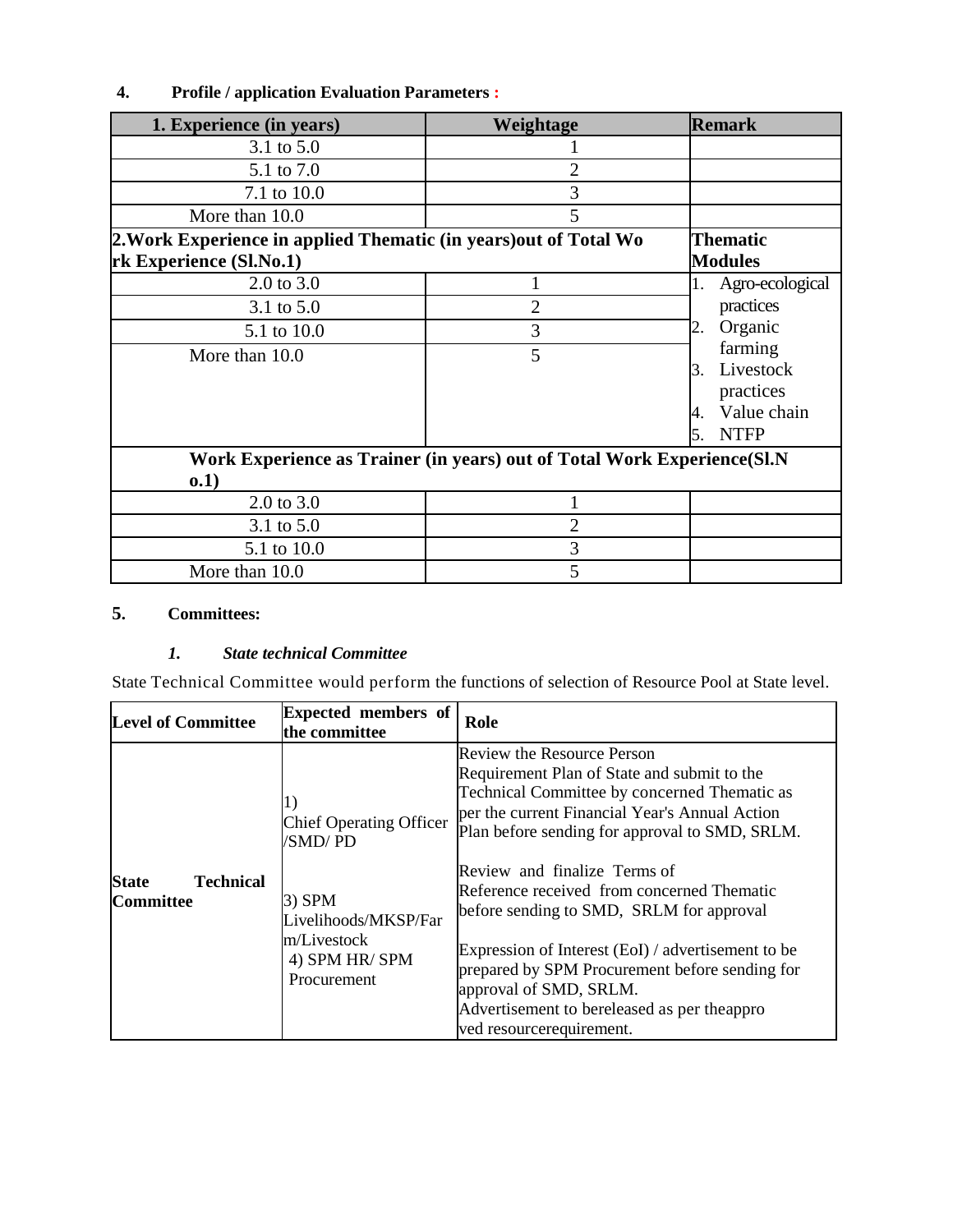### *2. Scrutiny Committee*

#### **Members – SMMU**

- 1) COO/SMD/PD or representative of SMD
- 2) NMMU Representative/NRP
- 3) Concerned SPM /thematic expert from SMMU.

### **a. Role of Scrutiny Committee**

a) Screening candidates based on the Eligibility Criteria as per advertisement/ TOR from CEO/SMD, SRLM.

b) Preparing the final list of Eligible candidates thematic wise, based on ResourcePerson requirement plan as per ToR/EoI/application received, for Written test/GD/Interview and seek approval of CEO/SMD, SRLM and handover the sameto the HR department/Training and capacity building team (SMMU) to take the process forward.

### **6. Essential Qualifications**

State Resource Persons are the pool of trainers identified from among the staff, outsourced from relevant departments or from market (individual or institution, trainers from NGO, research institution, professor from colleges, SIRD resource person, RSETI trainers, retired department staff etc.) or maybe shortlisted from the community. The specific qualification for the resource person under farm livelihoods for SRP for staff and outsourced is as follows;

| <b>Experience</b><br><b>Qualification</b> | <b>Category</b>                                                                                                                                                                  |
|-------------------------------------------|----------------------------------------------------------------------------------------------------------------------------------------------------------------------------------|
| Experience                                | At least 08 years of relevant experience                                                                                                                                         |
| Educational<br>Qualification              | Master or PG diploma in Agriculture, Animal husbandry, rural development or<br>science preferable biological sciences/ bachelor in agriculture or allied or<br>zoology or botany |
| Language                                  | Proficiency in English, Hindi and State-specific language/s                                                                                                                      |

#### **Minimum eligible criteria/qualification for SRPs**

# The SMD / CEO of the SRLM may have the authority to relax some criterion in cases of exceptional merit

#### **7. Screening and Empanelment Process**

Primary shortlisting of applicants may be based on the eligible criteria, qualification and experience. This may be followed by a written examination and GD/interview, after which the applicants may be shortlisted. Post shortlisting, these applicants may undertake orientation cum induction course of 5 days and State Resource Person training for Agro-ecological practices and livestock practices of 8 days each through NIRD & PR by the NRPs as per the structured module designed by NMMU. Post these training the participants may be assessed through NIRD&PR, and those who pass through grade A and B (Grade  $A =$  Greater than 90% and Grade B = Greater than 75 %) may be recommended for and empaneled as State Resource Person.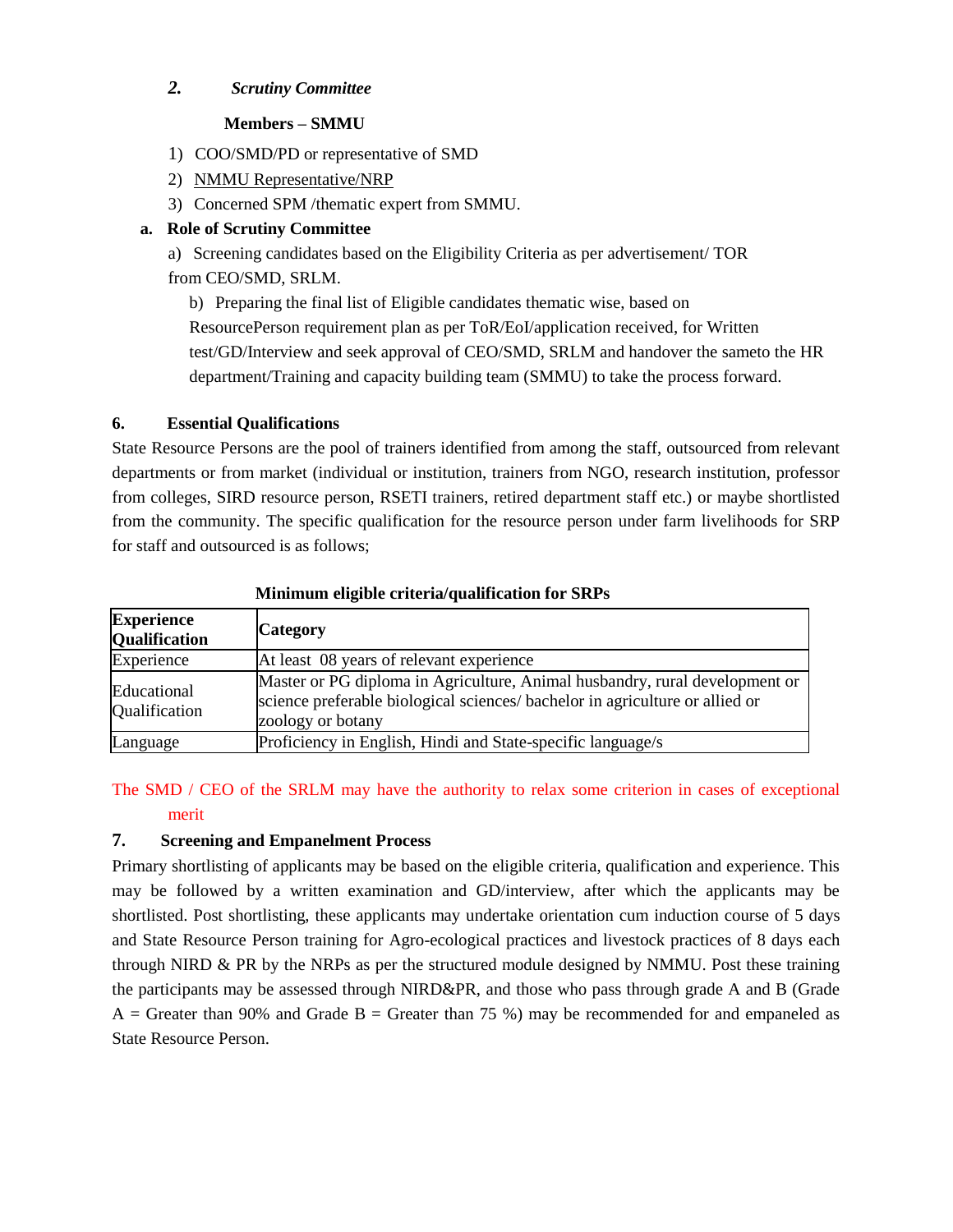### **8. Training process:**

The resource persons need to have a thorough understanding of DAY-NRLM concepts & thematic areas in the DAY-NRLM context in which SRLM is dealing. Therefore, the SRPs may undergo at least two training doses; the first dose may be an Orientation program for five days on DAY-NRLM farm livelihoods Vision, Mission and its components. In addition to orientation, thematic training of eight days each may be conducted on agro-ecological practices and livestock separately. In addition to this, structured training on other activities like Organic Farming, Fisheries, and value chain will be imparted. An assessment may take place at the end of the training. After assessment results, only A and B grade candidates maybe designated as SRP. Subsequently, refresher training may be conducted based on need.

### **9. Payment of resource fees:**

Though SRLM may revise TA / DA time to time remuneration for SRPs. Till the State/UT develop and approve its own guideline on TA/DA the following rate will be applicable:

| <b>Particulars</b>                      | Grade | <b>State level</b>                                                             |
|-----------------------------------------|-------|--------------------------------------------------------------------------------|
| <b>Remuneration Per day in Rs</b>       |       | 5000                                                                           |
|                                         |       | 4000                                                                           |
|                                         | r     | 3000                                                                           |
| <b>Remuneration Per Session in Rs,</b>  | A     | 1500                                                                           |
|                                         | B     | 1000                                                                           |
|                                         | ∩     | 750                                                                            |
|                                         |       | $\bf{Rail}$ – AC –II class                                                     |
| <b>Travel</b>                           |       | <b>Bus-</b> Volvo /AC                                                          |
|                                         |       | <b>Local Transport-</b> Taxi provided by<br>Mission or Rs. 15 per KM           |
| <b>Boarding and lodging arrangement</b> |       | Boarding and Lodging may be provided by<br>SMMU/DMMU/ Regional Training Centre |

The payment of resource persons may be booked under IB&CB.

### **10. Scope of work for the SRP deployment:**

After empanelment, the engagement of SRPs depends on the need of the SRLM. It maybe assignment based. The empanelment does not bind an SRLM to engage any SRPs, or empanelment does not mean any assurance of employment in the SRLM. The SRLM may seek supports of finalized and empanelled SRPs in AAP, MKSP-AAP, NRETP or any such project/programme the SRLM is implementing on the following aspects through ToR based assignment: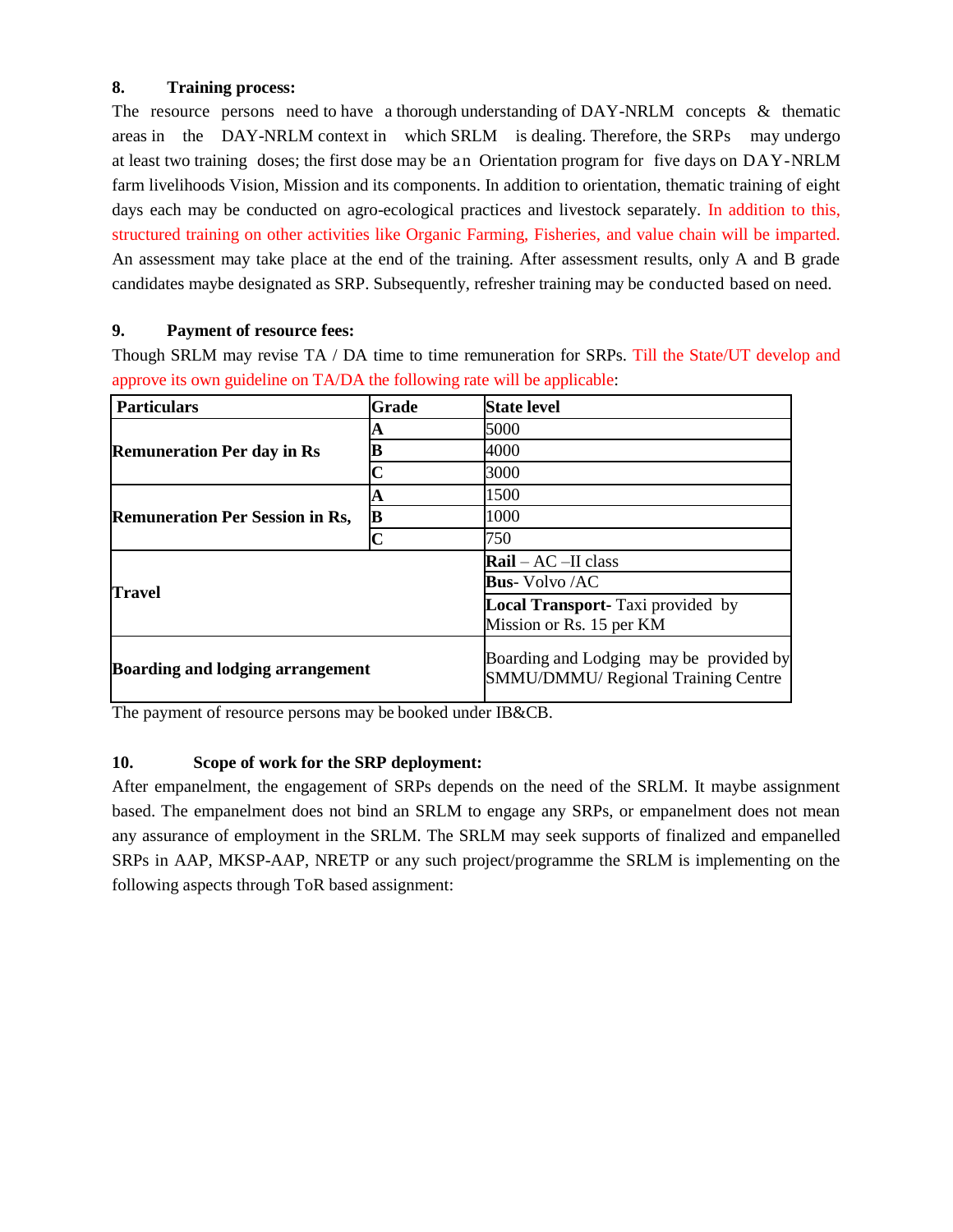# *1. Planning:*

- a. Help SRLM in preparation of State annual action plan. Once the State level planned annual physical targets against key deliverables are approved, help the SRLM to break the targets into quarterly and monthly targets at district, block and up to village level.
- b. Help SRLM in planning for resources CRPs, m-CRPs, convergence with line departments, training material development, the printing of training materials and documentation of best practices
- c. Help SRLM in training calendar preparation for m-CRPs, CRPs and Mahila Kisan (through FFS).
- d. Help SRLM in planning for identification and documentation of best practices.
- e. Help SRLM in the development of continuous Monitoring & evaluation framework.

## *2. Execution of the plan:*

- i. Help SRLM in the execution of village action plan including village entry, planning, collection and analysis of progress data for livelihood activities.
- ii. Help SRLM in formation, orientation, and functioning of VO Livelihoods sub-committee in execution and Monitoring of the village's livelihood interventions.
- iii. Help SRLM in organizing all training & capacity building events as per the training calendar for staff, m-CRPs and CRPs.
- iv. Help SRLM in holding farmer field school / Pashu Pathshala regularly involving MKs
- v. Help SRLM in the implementation of various advisories and guidelines issued by the Ministry.
- vi. Help SRLM in formation & smooth functioning of PGs and LGs

### *3. Achieving targets, Monitoring and documentation:*

- i. Participate in monthly state level progress review meeting (Physical  $\&$  Financial), taking inputs from field visits and MIS data. Preparation of action plan for the next month to achieve the planned physical target
- ii. Help SRLM to ensure periodic field visits of state and district level SRLM staff for on-field review.
- iii. Help SRLM identify best practice sites during field visits and document them (write up, short video clips), interact with the MKs etc.

### *4. Immersion site development:*

Through the supports of SRPs all the relevant farm livelihood interventions – agro ecology, organic farming, value chain, convergence, need-based partnership may be showcased in a cluster of 2-3 villages. This should include starting from village entry exercise to develop village plan and individual household level plan on asset, access and skill development/improvement, and its implementation and impact assessment based on primary data analysis.